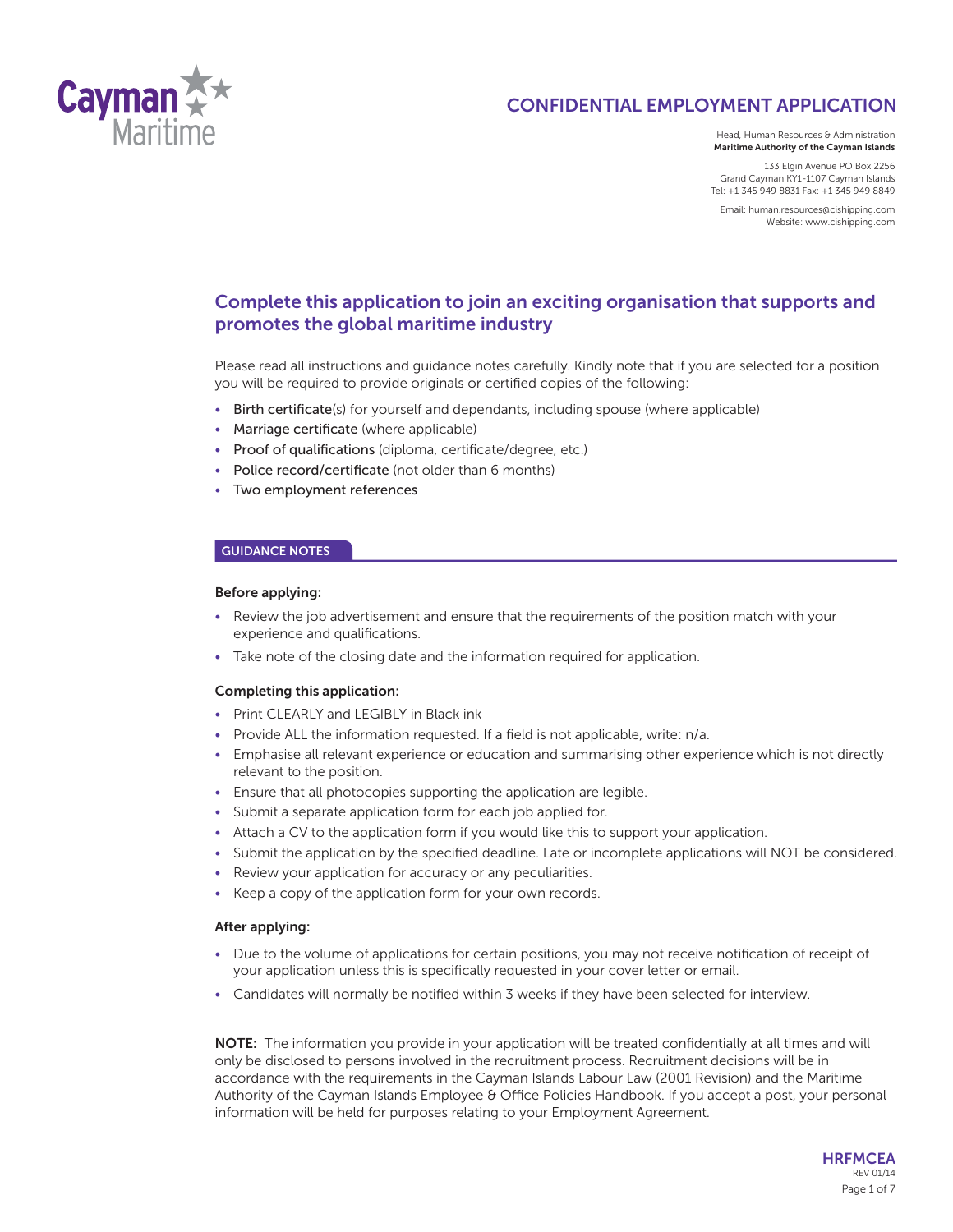

| Post Applied for:         |                                                 |                       |                  |                               |                                                                                                                                                                   |
|---------------------------|-------------------------------------------------|-----------------------|------------------|-------------------------------|-------------------------------------------------------------------------------------------------------------------------------------------------------------------|
| Location:                 | Cayman Office                                   |                       | $\Box$ UK Office | $\Box$ Other                  |                                                                                                                                                                   |
|                           |                                                 |                       |                  |                               |                                                                                                                                                                   |
| <b>Official Use Only</b>  |                                                 | Job Reference #:      |                  |                               | Closing Date (DD/MM/YYYY):                                                                                                                                        |
|                           |                                                 | Application Received: |                  |                               | Date Notified of Outcome:                                                                                                                                         |
|                           |                                                 |                       |                  |                               |                                                                                                                                                                   |
| 1 Personal Details        |                                                 |                       |                  |                               |                                                                                                                                                                   |
| Last Name:                |                                                 |                       |                  | First Name:                   |                                                                                                                                                                   |
| Middle Name(s):           |                                                 |                       |                  | Other Name(s); ie, Nicknames: |                                                                                                                                                                   |
|                           | Date of Birth (DD/MM/YYYY):                     |                       |                  |                               |                                                                                                                                                                   |
|                           |                                                 |                       |                  |                               |                                                                                                                                                                   |
| Mailing Address:          |                                                 |                       |                  |                               |                                                                                                                                                                   |
| <b>Street Address:</b>    |                                                 |                       |                  |                               |                                                                                                                                                                   |
|                           | Telephone Contact Numbers:                      | Home:                 |                  | Mobile:                       | Work:                                                                                                                                                             |
|                           | May we contact you at work?                     | $\bigcap$ Yes         | $\Box$ No        |                               |                                                                                                                                                                   |
| E-mail:                   |                                                 |                       |                  |                               |                                                                                                                                                                   |
|                           |                                                 |                       |                  |                               |                                                                                                                                                                   |
| Number of Dependants:     |                                                 |                       |                  |                               |                                                                                                                                                                   |
|                           |                                                 |                       |                  |                               | (Limited to a spouse and/or dependant children under 18 years. Non-resident applicants: List only those who would accompany you for the duration of the contract) |
| 1                         |                                                 |                       |                  | $\overline{c}$                |                                                                                                                                                                   |
| 3                         |                                                 |                       |                  | 4                             |                                                                                                                                                                   |
| What is your Nationality? |                                                 |                       |                  |                               |                                                                                                                                                                   |
|                           | Are you presently in the Cayman Islands?        | Yes                   |                  | $\Box$ No                     |                                                                                                                                                                   |
|                           | If No, in what country do you presently reside? |                       |                  |                               |                                                                                                                                                                   |
|                           | Explanatory Notes (if necessary):               |                       |                  |                               |                                                                                                                                                                   |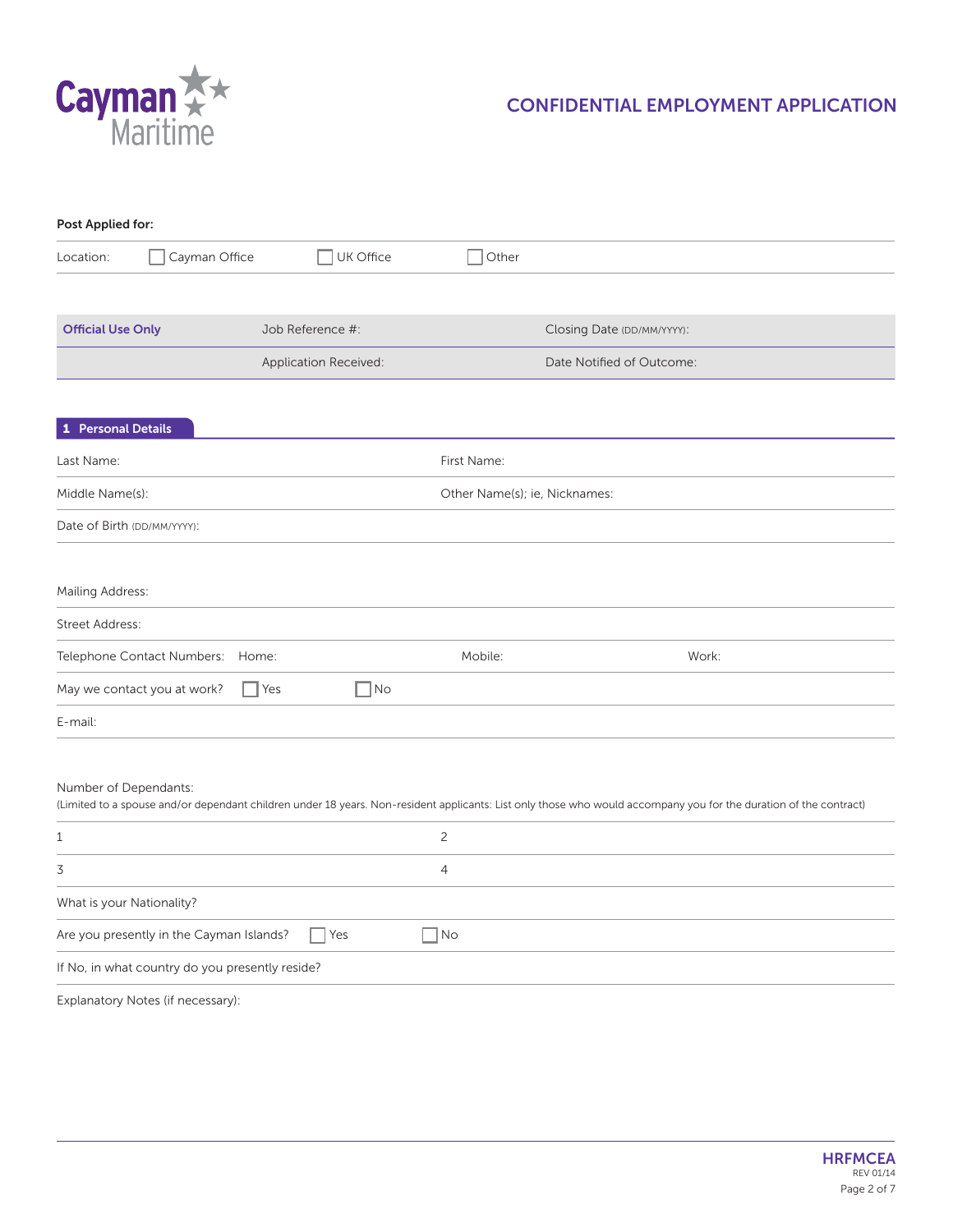

### **2 Education & Training**

Note: Please list qualifications or training obtained which support your application. For technical, professional or management qualifications, please provide course details. Please list highest qualification first.

| Institution                                   | Course                                                                                                   | Duration of Course/Training | Type of Qualification                                                                                                             | Date Obtained |
|-----------------------------------------------|----------------------------------------------------------------------------------------------------------|-----------------------------|-----------------------------------------------------------------------------------------------------------------------------------|---------------|
| (School, Programme,<br>College or University) | (Name of course of study or training<br>programme. If below tertiary level,<br>include subjects studied) |                             | (Also indicate whether; Tertiary Degree;<br>Technical, Professional or Management<br>qualification; or Training Programme/Course) |               |
|                                               |                                                                                                          |                             |                                                                                                                                   | (MM/YYYY):    |
|                                               |                                                                                                          |                             |                                                                                                                                   |               |
|                                               |                                                                                                          |                             |                                                                                                                                   |               |
|                                               |                                                                                                          |                             |                                                                                                                                   |               |
|                                               |                                                                                                          |                             |                                                                                                                                   | (MM/YYYY):    |
|                                               |                                                                                                          |                             |                                                                                                                                   |               |
|                                               |                                                                                                          |                             |                                                                                                                                   |               |
|                                               |                                                                                                          |                             |                                                                                                                                   | (MM/YYYY):    |
|                                               |                                                                                                          |                             |                                                                                                                                   |               |
|                                               |                                                                                                          |                             |                                                                                                                                   |               |
|                                               |                                                                                                          |                             |                                                                                                                                   |               |
|                                               |                                                                                                          |                             |                                                                                                                                   | (MM/YYYY):    |
|                                               |                                                                                                          |                             |                                                                                                                                   |               |
|                                               |                                                                                                          |                             |                                                                                                                                   |               |
|                                               |                                                                                                          |                             |                                                                                                                                   |               |
|                                               |                                                                                                          |                             |                                                                                                                                   | (MM/YYYY):    |
|                                               |                                                                                                          |                             |                                                                                                                                   |               |
|                                               |                                                                                                          |                             |                                                                                                                                   |               |
|                                               |                                                                                                          |                             |                                                                                                                                   |               |

*Continue on a separate sheet if necessary*

Current Professional, Technical or Management Memberships - Please state level of Membership: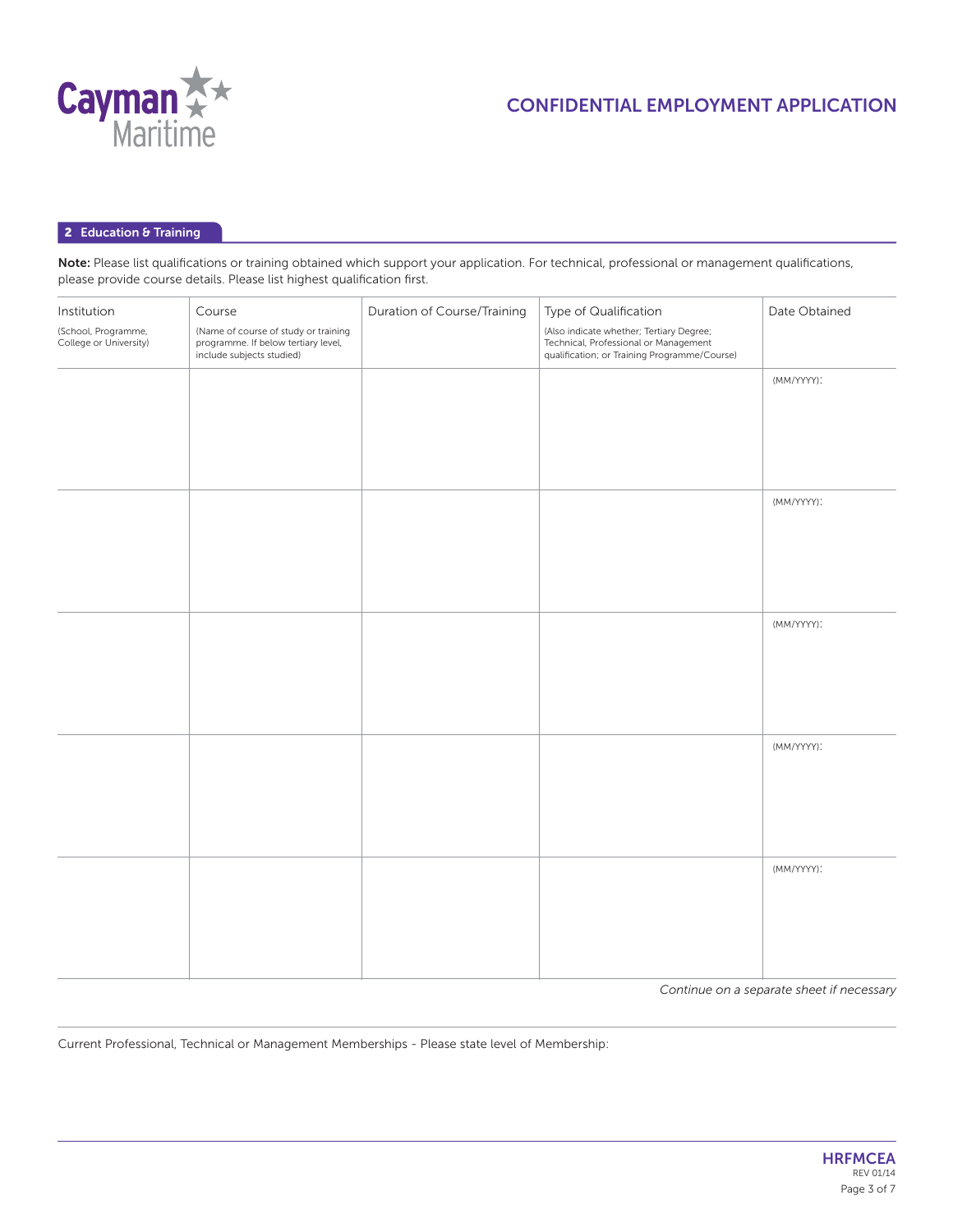

## **Language Proficiency**

Please state languages and proficiency level (Written/Spoken/Comprehension: Excellent/Good/Fair/Poor):

| Language |               | Excellent | Good | Fair | Poor |
|----------|---------------|-----------|------|------|------|
| 1.       | Written       |           |      |      |      |
|          | Spoken        |           |      |      |      |
|          | Comprehension |           |      |      |      |
| 2.       | Written       |           |      |      |      |
|          | Spoken        |           |      |      |      |
|          | Comprehension |           |      |      |      |
| 3.       | Written       |           |      |      |      |
|          | Spoken        |           |      |      |      |
|          | Comprehension |           |      |      |      |

*Continue on a separate sheet if necessary*

#### **3 Present Employment**

If you are currently unemployed, please give details of most recent employer

#### Name of Employer:

Address:

Post Title:

Summary of Duties:

Date of Appointment (DD/MM/YYYY):

Notice Period Required:

Last Day of Service (DD/MM/YYYY): *(if no longer employed)*

Reason for Leaving:

*(if no longer employed)*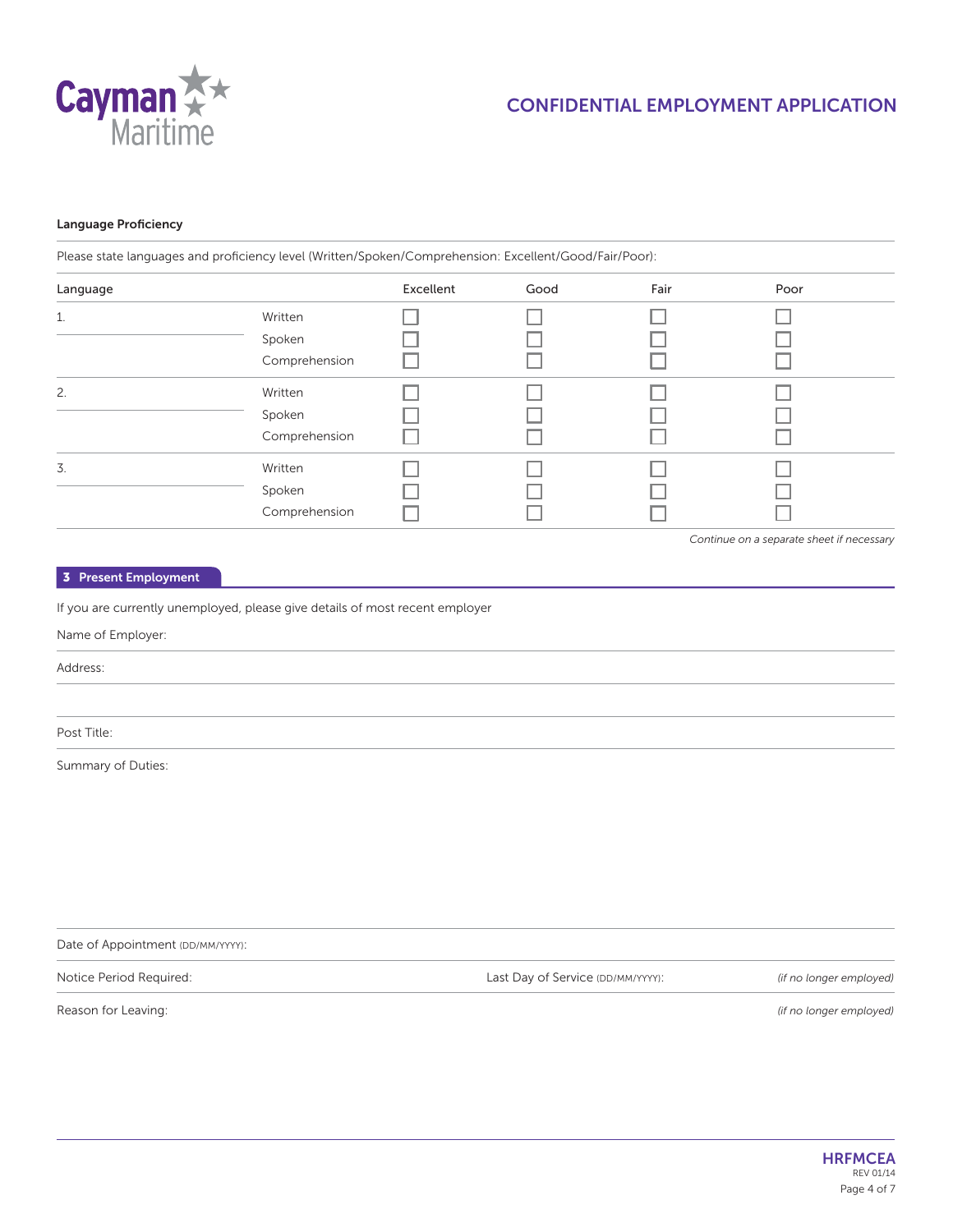

| 4 Previous Employment                                                          |                                 |               |
|--------------------------------------------------------------------------------|---------------------------------|---------------|
| Please list employers of the past 8-10 years, with most recent employer first: |                                 |               |
| i Name of Employer:                                                            |                                 |               |
| Address:                                                                       |                                 |               |
|                                                                                |                                 |               |
| Position Held:                                                                 | Period of Employment (MM/YYYY): | to (MM/YYYY): |
| Summary of Duties:                                                             |                                 |               |
| Reason for Leaving:                                                            |                                 |               |
| ii Name of Employer:                                                           |                                 |               |
| Address:                                                                       |                                 |               |
|                                                                                |                                 |               |
| Position Held:                                                                 | Period of Employment (MM/YYYY): | to (MM/YYYY): |
| Summary of Duties:                                                             |                                 |               |
| Reason for Leaving:                                                            |                                 |               |
| iii Name of Employer:                                                          |                                 |               |
| Address:                                                                       |                                 |               |
|                                                                                |                                 |               |
| Position Held:                                                                 | Period of Employment (MM/YYYY): | to (MM/YYYY): |
| Summary of Duties:                                                             |                                 |               |
| Reason for Leaving:                                                            |                                 |               |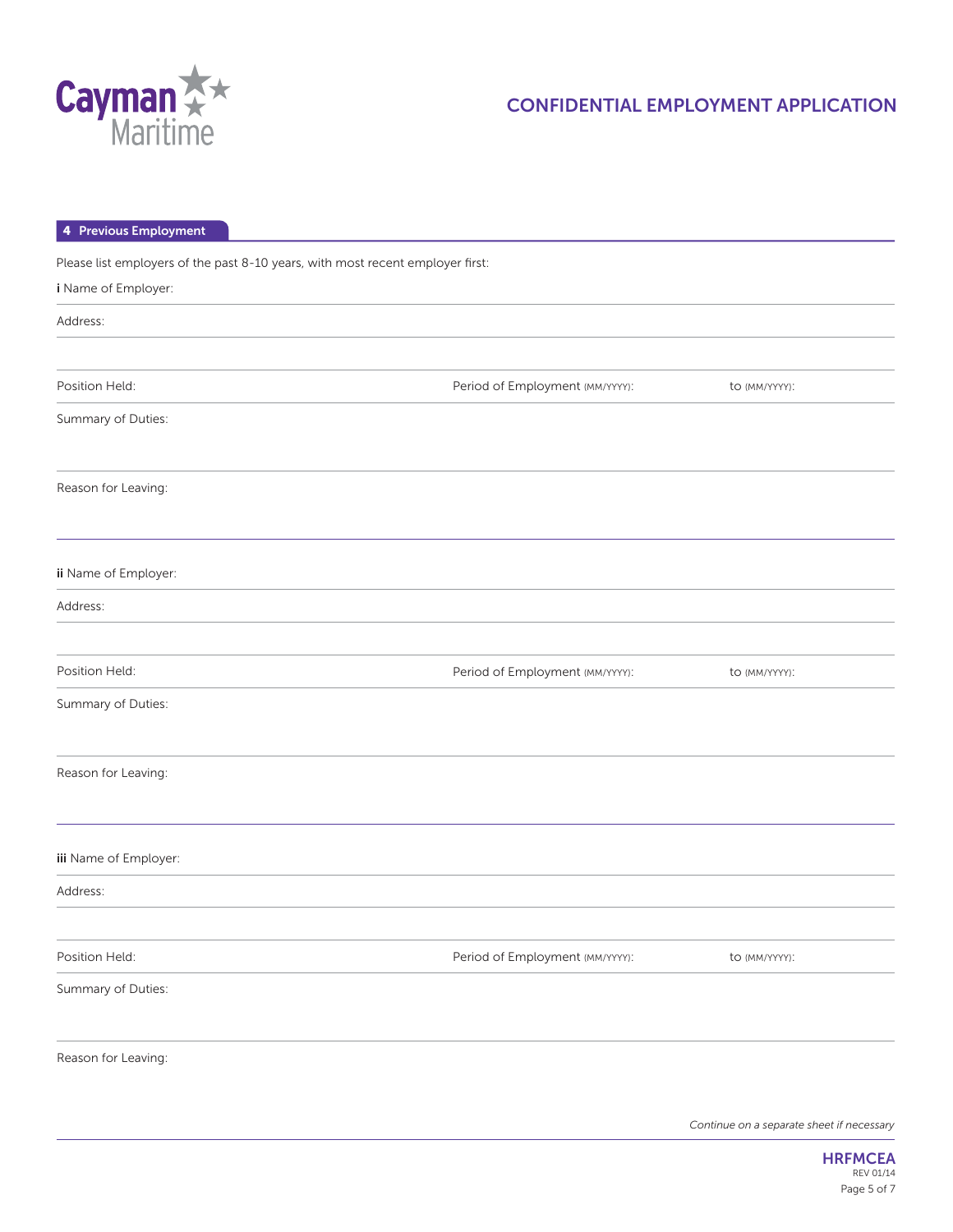

**5 Personal Statement**

Please explain why you are applying and how you meet the requirements set out in the job description.

*Continue on a separate sheet if necessary*

| <b>6</b> Convictions, Conditions & Travel                                               |     |    |
|-----------------------------------------------------------------------------------------|-----|----|
| Have you ever been convicted of a criminal offence in any country?*                     | Yes | No |
| Have you ever been dismissed, discharged or suspended from employment?                  | Yes | No |
| Have you ever been refused/denied entry or subject to restricted travel to any country? | Yes | No |
| If so, which country/countries?                                                         |     |    |

\* If Yes, please submit full details of the conviction, employment incident or condition within a sealed envelope together with this application form. Mark the envelope 'Confidential' for the attention of the Head of HR & Administration who will only open it if you are selected for interview. A conviction, previous employment incident or travel issues will not necessarily disqualify an applicant.